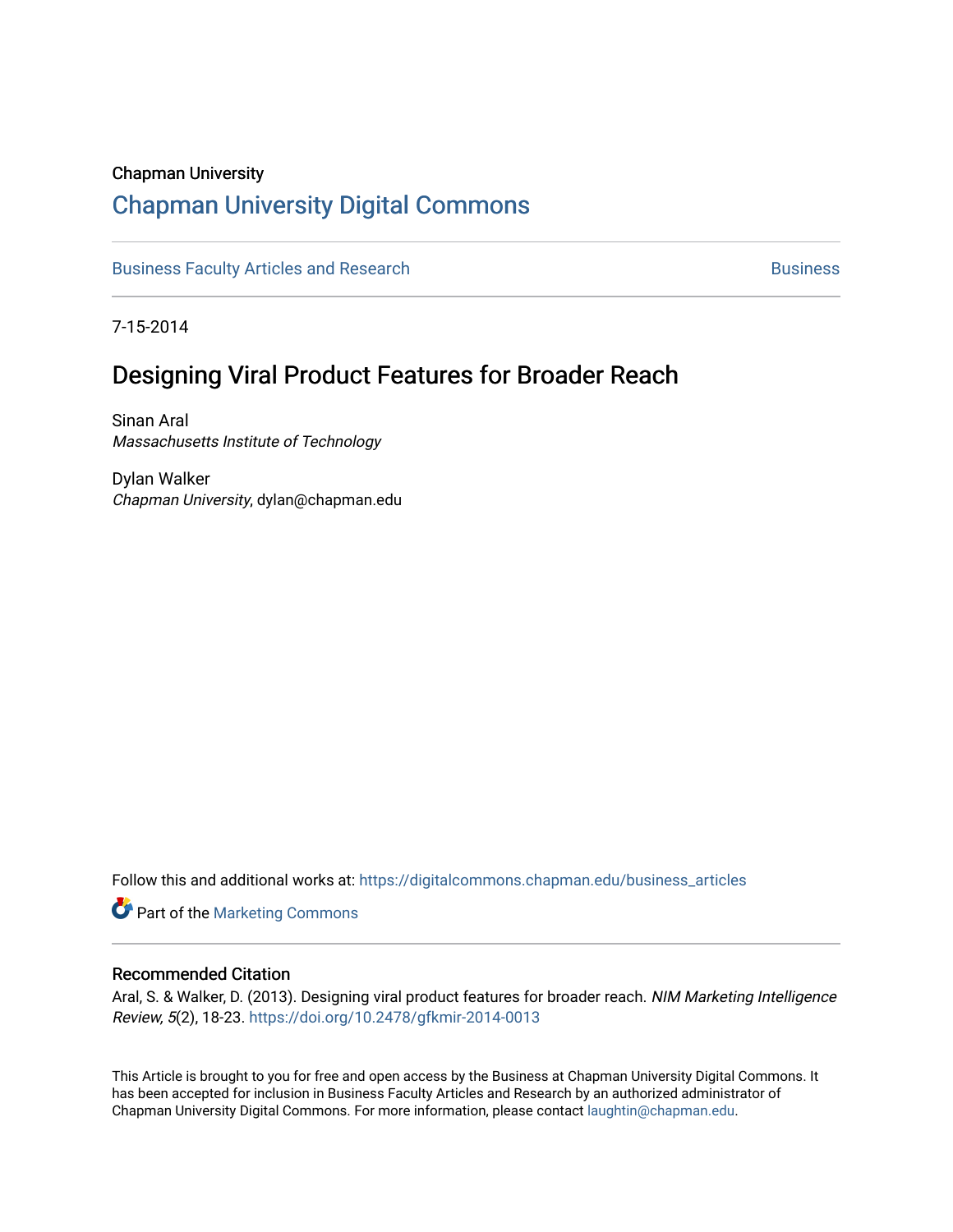## Designing Viral Product Features for Broader Reach

### **Comments**

This article was originally published in NIM Marketing Intelligence Review, volume 5, issue 2, in 2013. <https://doi.org/10.2478/gfkmir-2014-0013>

## Creative Commons License



This work is licensed under a [Creative Commons Attribution-Noncommercial-No Derivative Works 3.0](https://creativecommons.org/licenses/by-nc-nd/3.0/) [License](https://creativecommons.org/licenses/by-nc-nd/3.0/).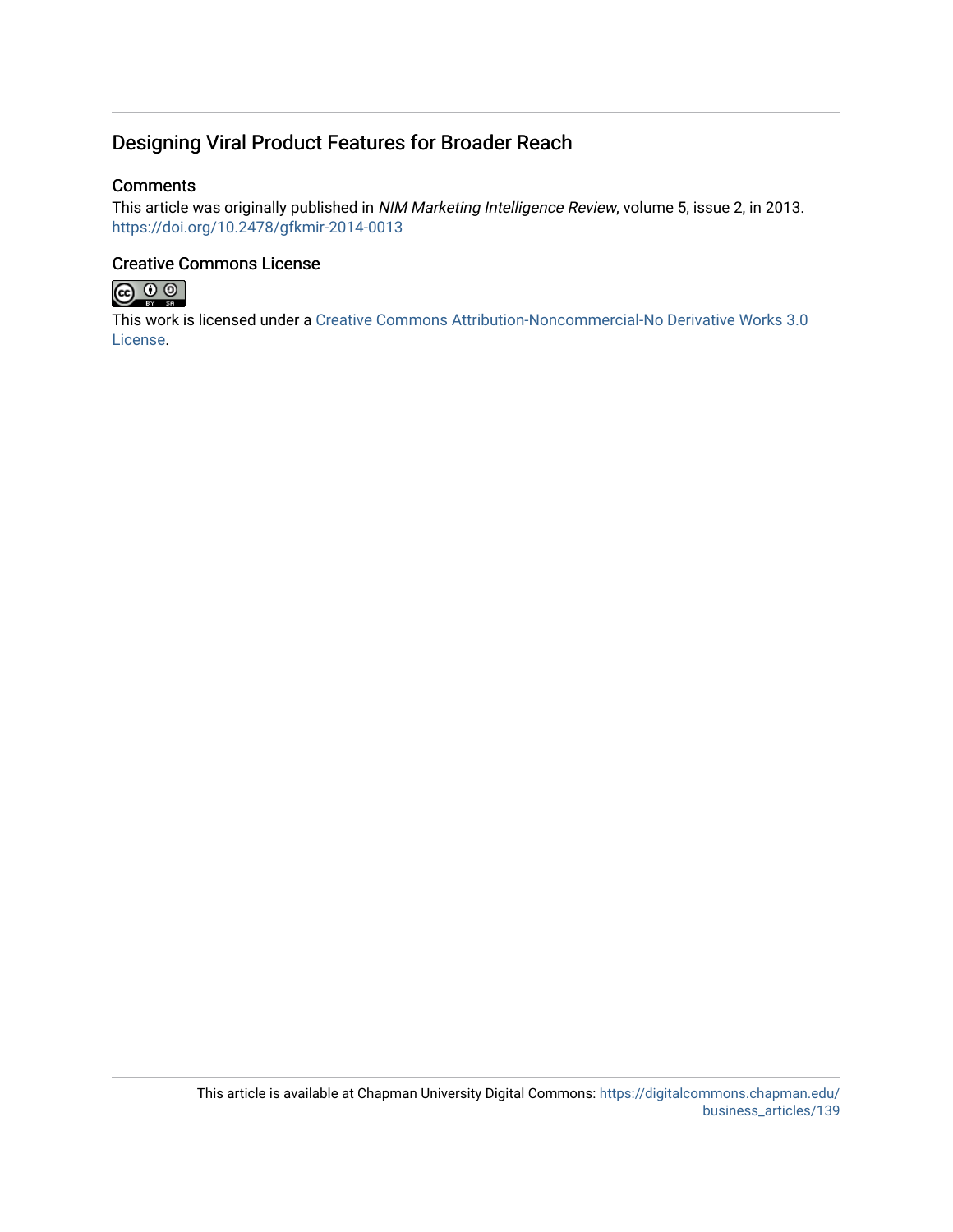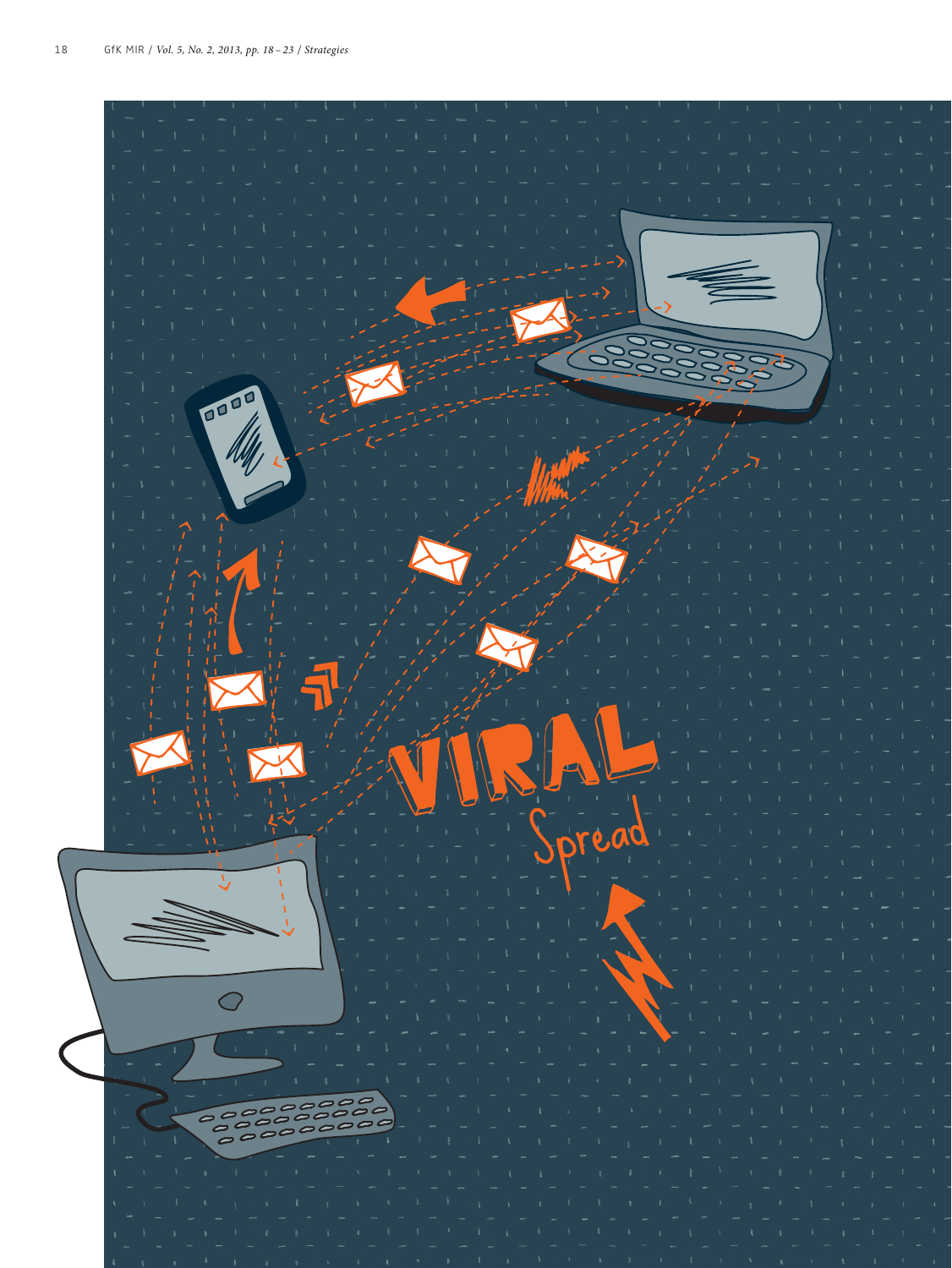# Designing Viral Product Features for Broader Reach

*Sinan Aral and Dylan Walker*

#### **KEYWORDS**

*Viral Marketing, Peer Influence, Social Contagion, Social Networks, Viral Product Design*

•

### the authors

 *Sinan Aral,* MIT Sloan School of Management, Cambridge, Massachusetts, U.S., sinana@mit.edu

*Dylan Walker,*  Boston University School of Management, Boston, Massachussetts, U.S., dtwalker@bu.edu

Companies increasingly rely on "network" and "viral" marketing within their communication strategies. The idea is that a message should spread like a biological virus and reach as many individuals as possible. While some campaigns are tremendously successful, others languish far below expectations. Among the commonly accepted factors for success are the quality of the message and the targeting of influential multipliers. This study looks at a new aspect in diffusion research: how to design a product in a way that encourages virality.

Viral product design – the process of explicitly engineering products so they are more likely to be shared among peers – is not exactly new. It has existed at least since the first chain letter was sent in 1888. However, viral features have become more sophisticated, and information technology is now used to spread product awareness. This study compares how two different features of a viral product influence the spread of an application. Box 1 describes the features, and Box 2 outlines the field experiment.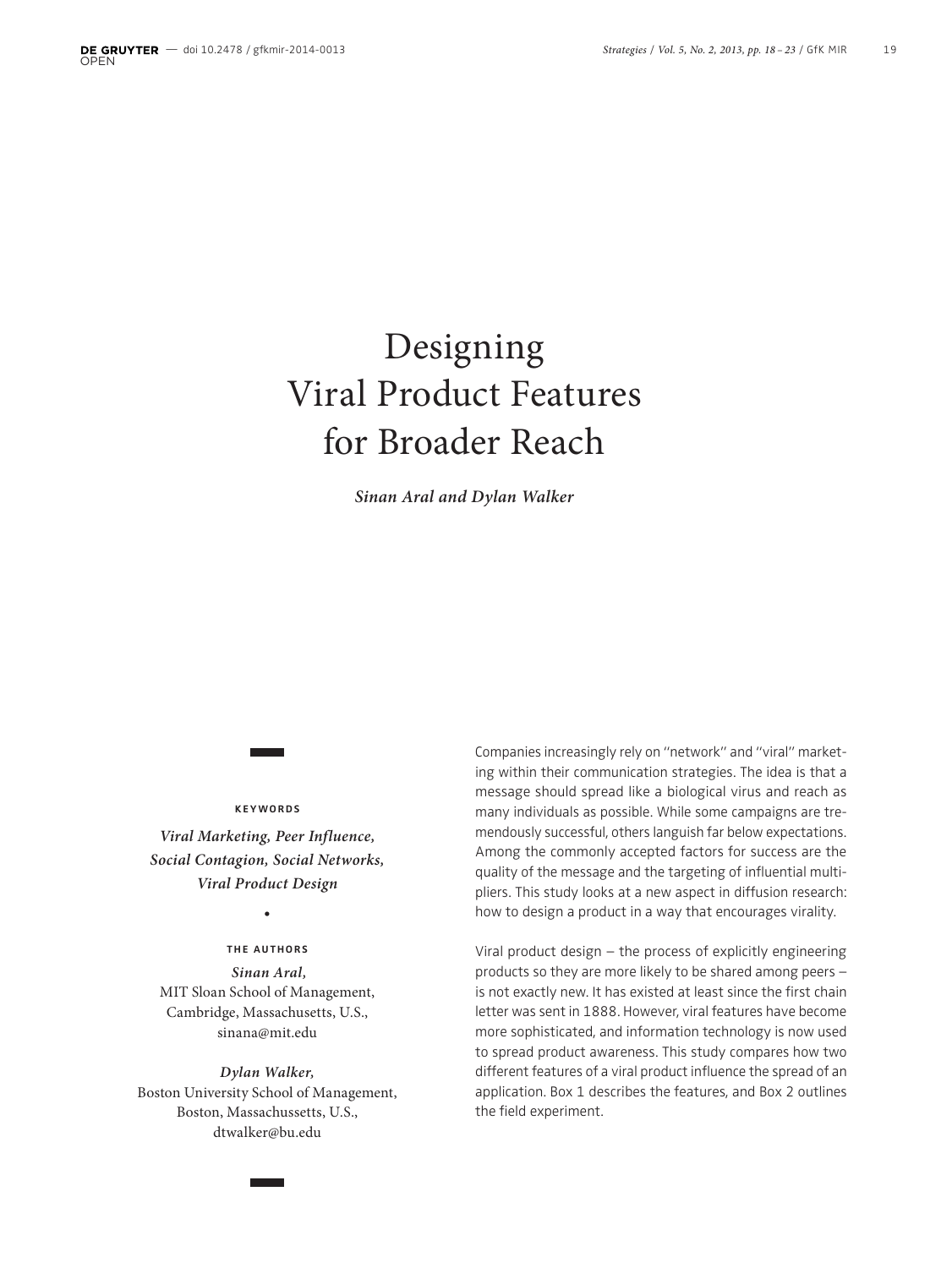**Viral product features boost diffusion** /// Though the demographics and Facebook activity patterns of the users in the three groups were the same, measures of peer response to the viral features differed significantly.

- **>** Compared with the control group, the percentage of adopters in a user's local network was approximately 450 % higher for those in the passive-broadcast group and 750 % higher for those in the active-personalized group that enabled both personal invitations and broadcast notifications. These figures confirm that word of mouth is considered more effective at promoting product contagion when it is personalized and active.
- **>** Measures of the speed of adoption revealed that the viral features increased the spread of the app. The time it took for the first peer adoption of the app was approximately 200 % shorter for users in the passive-broadcast treatment group and approximately 300 % shorter in the activepersonalized group.
- **>** Maximal diffusion depth showed the extent to which a viral feature led to adoption beyond a user's immediate local network. The average maximal diffusion depth was approximately 360 % greater for the passive-broadcast treatment group and 450 % greater for the active-personalized treatment group compared with users who received neither feature.
- **>** Finally, average app activity was approximately 130 % higher in the passive-broadcast treatment group and 140 % higher in the active-personalized treatment group. As more of their peers adopted the app, users were more engaged and used the app more themselves. While notifications increased short-term use, invitations had a sustained effect.

## MOST COMMON VIRAL PRODUCT FEATURES

•

{*Box 1* }

While viral characteristics are fundamentally about content and the psychological effects it can have on a user's desire to share a product with peers, viral features affect how a product is shared. They enable communication and promote the product's use by other consumers. Examples of typical viral features include hypertext embedding of a product on publicly available websites and blogs, automated notifications of users' activities and facilitation of personalized invitations. The latter are more common and are investigated in this study.

**Personalized referrals/invitations** /// Personalized referral features allow users to select their friends or contacts from a list and invite them to adopt a product or service, with the option of attaching a personalized message to the invitation. Social networking websites enable users to "invite their friends" to join the service through personalized referrals. When users send an email from a Web-based service, for example Gmail, an automated pop-up hyperlink prompts them to invite the recipients to join the service.

**Automated broadcast notifications** /// Automated broadcast notifications are automatically triggered by normal user activity. When users engage with the product in a certain way (e.g., send a message, update their status), those actions are broadcast as notifications to their contact list. Notifications build awareness among friends of new activities or products that users are adopting or engaging with. This information can encourage those friends to eventually adopt the product themselves. For example, social networking websites typically post a notification automatically when a user adopts a new app or achieves some app milestone.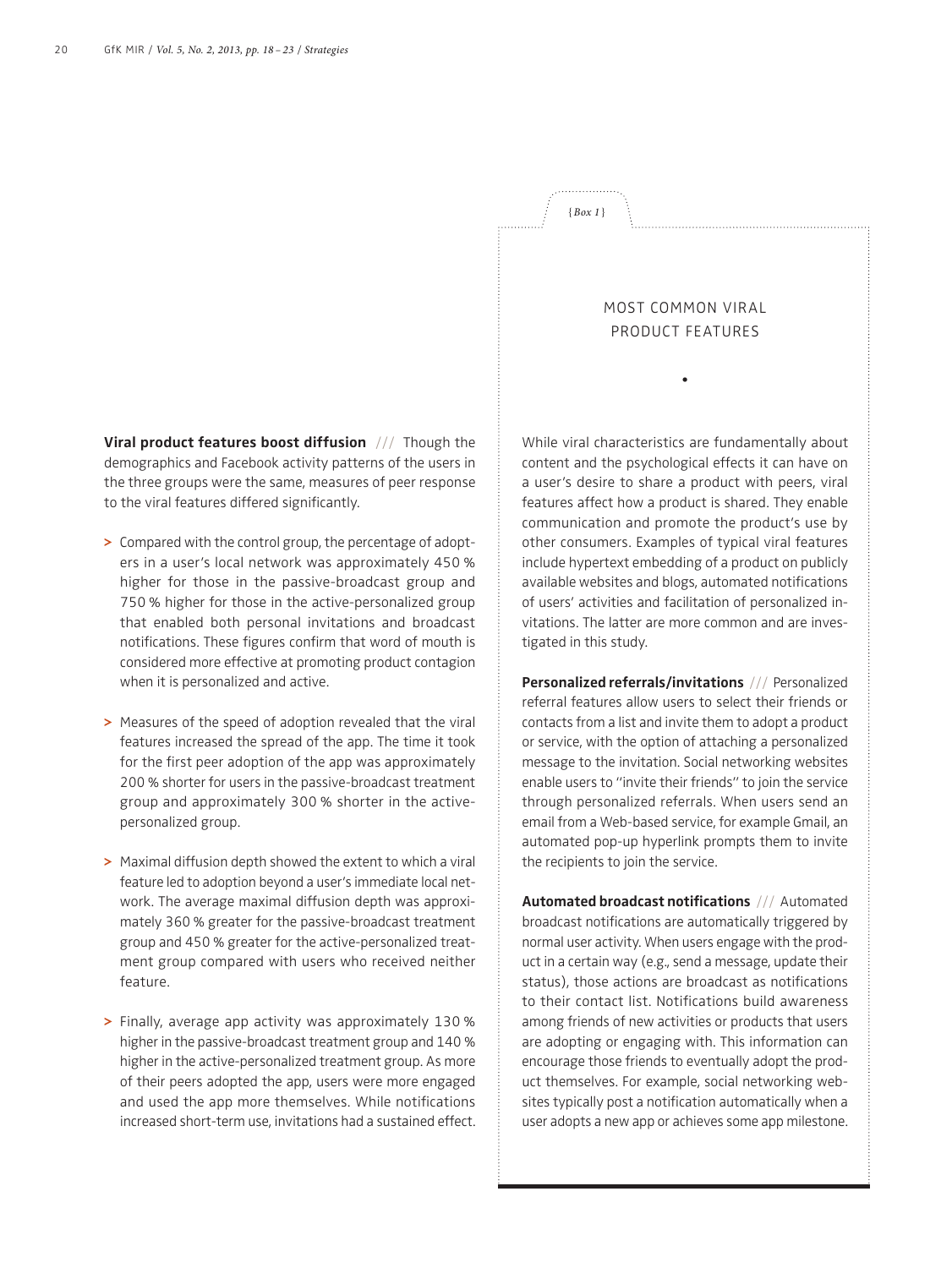#### {*Box 2* }

## WILL FACEBOOK FRIENDS ADOPT A FREE APP?

•

To analyze the success of these viral features, we collaborated with a Facebook developer and a client to develop three versions of a free app that provides users the opportunity to share information and opinions about movies, actors, directors and the film industry in general.

One group received the app without any viral features, the second group received the app with a feature to send personalized invitations, and for the third group, passivebroadcast notifications were enabled. All three versions also collected personal attributes and preferences from users' Facebook profiles, as well as data on their social networks and the personal attributes and preferences of their network neighbors.

By comparing peer adoption across the randomly selected users of each group, researchers were able to observe the impact of the viral features. Using detailed clickstream data on users' online behaviors, they were further able to estimate adoption rates beyond the immediate network of original users and to analyze further product adoption and sustained product use.

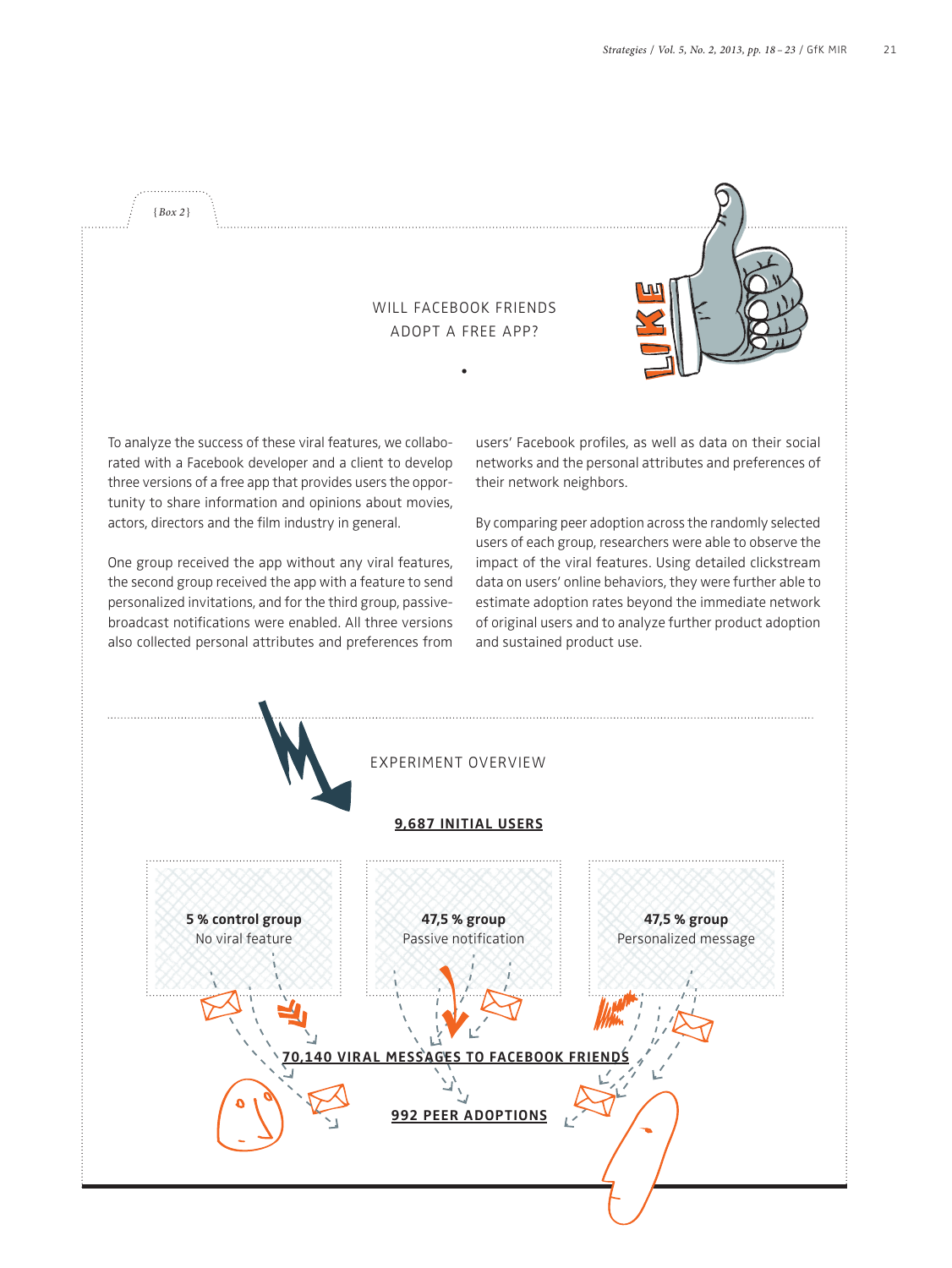

figure 1: Viral features increase adoption, speed of diffusion and use of the app



 $\rangle$  Compared with classic online advertising, invitations or notifications seem to be a good alternative. «

**Notifications created more adoption but less engagement and lower yield per message** /// In online environments in which consumers are bombarded with irrelevant information, more personalized-active features, such as invitations, had a greater yield  $-$  in this case the adoption rate per message – than passive-broadcast features.

Although each personalized referral had a much stronger impact, notifications outperformed the invitations in overall adoption. Figure 2 shows the results of a clickstream analysis and illustrates the effect. Notifications require no user effort and are sent automatically to peers. Therefore, substantially more messages were generated. Personalized features require more initiative and activity from the user. The number of users who made this effort was much smaller. Overall, users of the passive-broadcast app experienced a 246 % increase in the rate of app adoption, whereas adding active-personalized viral messaging capabilities generated only an additional 98 % increase in adoption compared with the group without viral features. However, personal invitations created more engagement among users than broadcast notifications, increasing the intensity of use and reducing churn.

#### **Insights for managers**

The results suggest that it pays off to integrate viral features into products. Compared with classic online advertising, invitations or notifications seem to be a good alternative – at least as long as their use is limited. Bombarding users with messages from peers may reduce their effectiveness and the overall quality of the user experience, but a comparison of success rates at the time of the experiment was impressive.